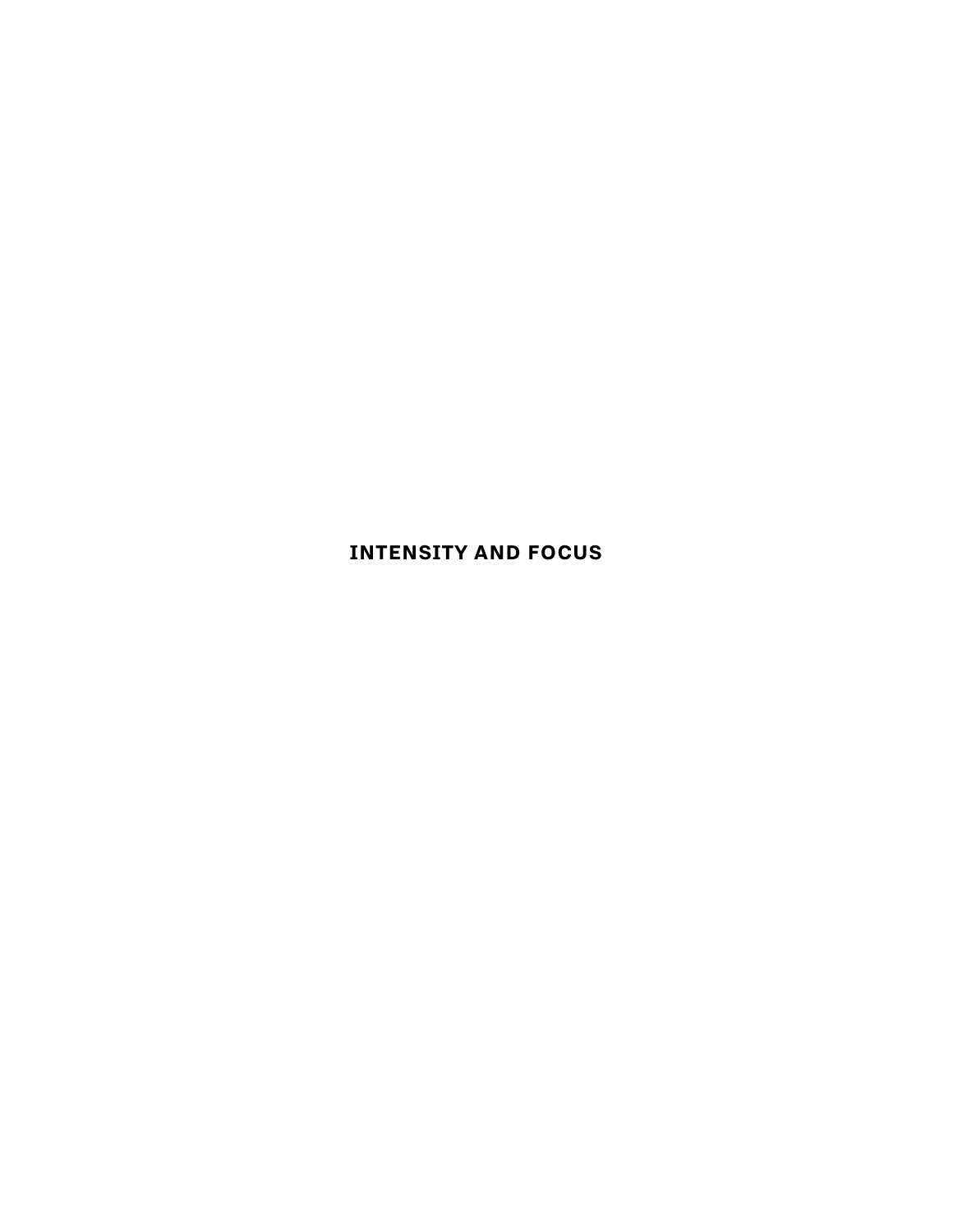### **HOW TO INTENSELY FOCUS**

Dear friend,

Another key to success: INTENSITY x FOCUS.

#### **What is intensity and focus?**

- **Intensity**: The degree in which you output your creative work or power.
- **Focus**: Your ability to single-task at what you intend to work on, and your ability to avoid distraction.

#### **Why intensity and focus?**

I see the dual input of intensity and focus like a jackhammer: if you want to put indentations into the earth, drill deep, and break through resistance and concrete, you need both intensity and focus.

- **Intensity**: The magnitude of power of your creative jackhammer, to dig deep.
- **Focus**: To know what spot to drill into.

#### **Zen Capitalism**

In today's world, I think intensity and focus can be your two best allies and mates. But trust me, cultivating intensity and focus in today's distracted world is one of the most difficult things to do.

Personally, I have studied a lot of Zen Buddhism and looked up to my hero Steve Jobs to cultivate intensity and focus. I am easily distracted, thus I had to prune away all sources of my distractions in order to focus on the intensity of my creative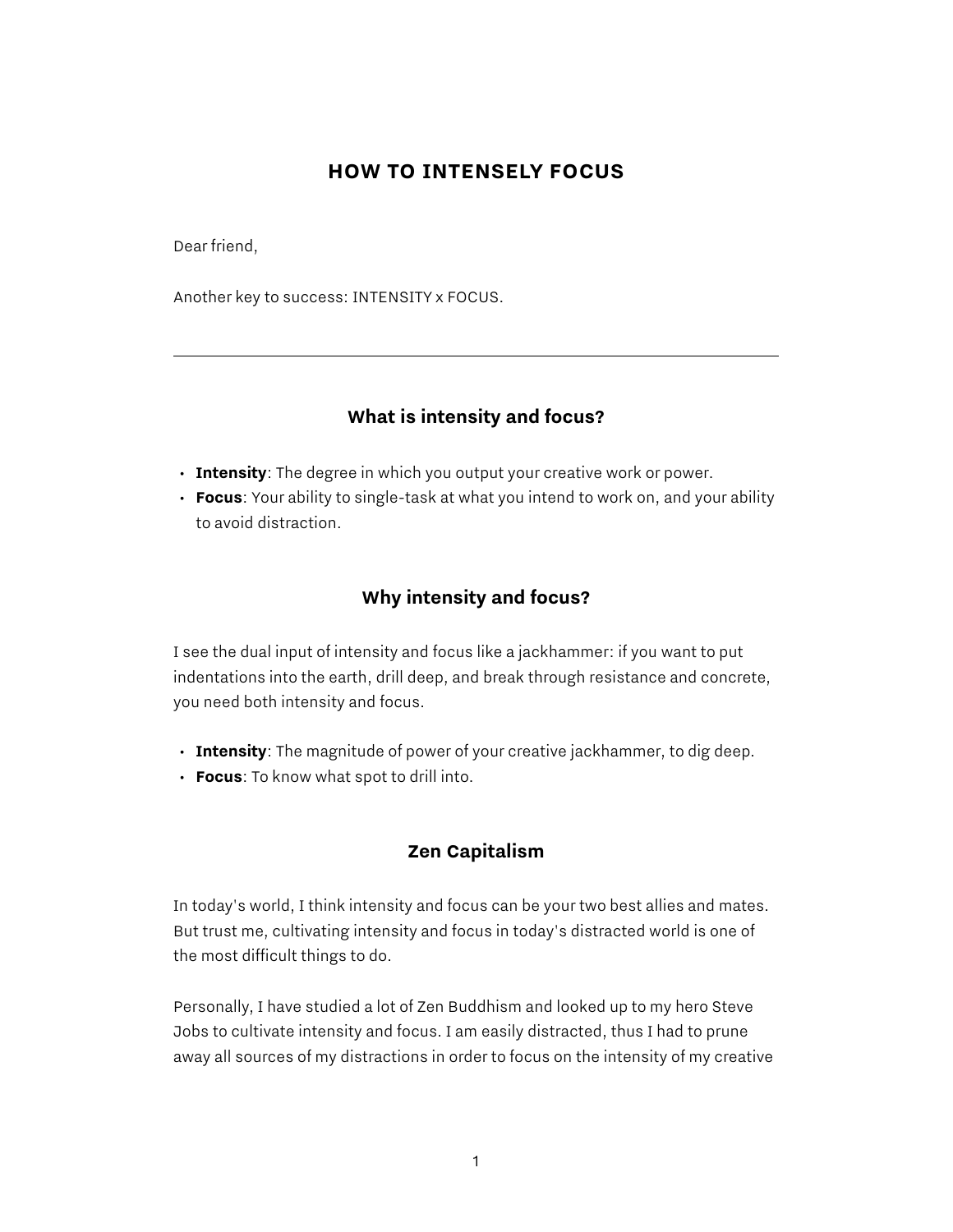production. I pruned out email, text messaging, I got rid of my phone, I stopped reading distracting websites/blogs by blocking them on my browsers, and started to subtract negative energy from my life.

It has been a difficult journey-- probably about 2-3 years in the making. But I would say that these last 2-3 years have been phenomenal: the most creatively productive, happy, and uplifting years of my life.

# **Intensity**

Sometimes when I get into deep conversations with friends, family, or other people, they tell me that I often get "too intense." I cannot help it-- when I am deeply passionate about something, I get "into the zone", and cannot help but be intense.

Similarly, when I get into a zen-like intense focus in my creative work, I also get intense. I get drunken off the Dionysian wine of creation, and usually type in a frenzy, and produce things in some sort of intense frenzy. I often like to listen to pretty heavy hip hop music and dance around with the bass-heavy melodies while at it.

I feel that if I weren't so intense, I wouldn't have the courage to say what I really desire to say, and if I weren't so intense-- I wouldn't leave an impact/imprint on others.

#### **Focus**

To be honest, I don't think you can just practically "will" yourself to focus. I think the best strategy is to be like Ulysses: tie yourself to the mast, knowing that you will be distracted by the sweet songs of the (distracting) sirens. One strategy I have used successfully in the past is to use the ["Freedom"](http://freedom.to/) app on my laptop to block out the internet for certain intervals: let's say 3 hours in the morning, so I forced myself *NOT* to get distracted online, before doing creative work. Other ways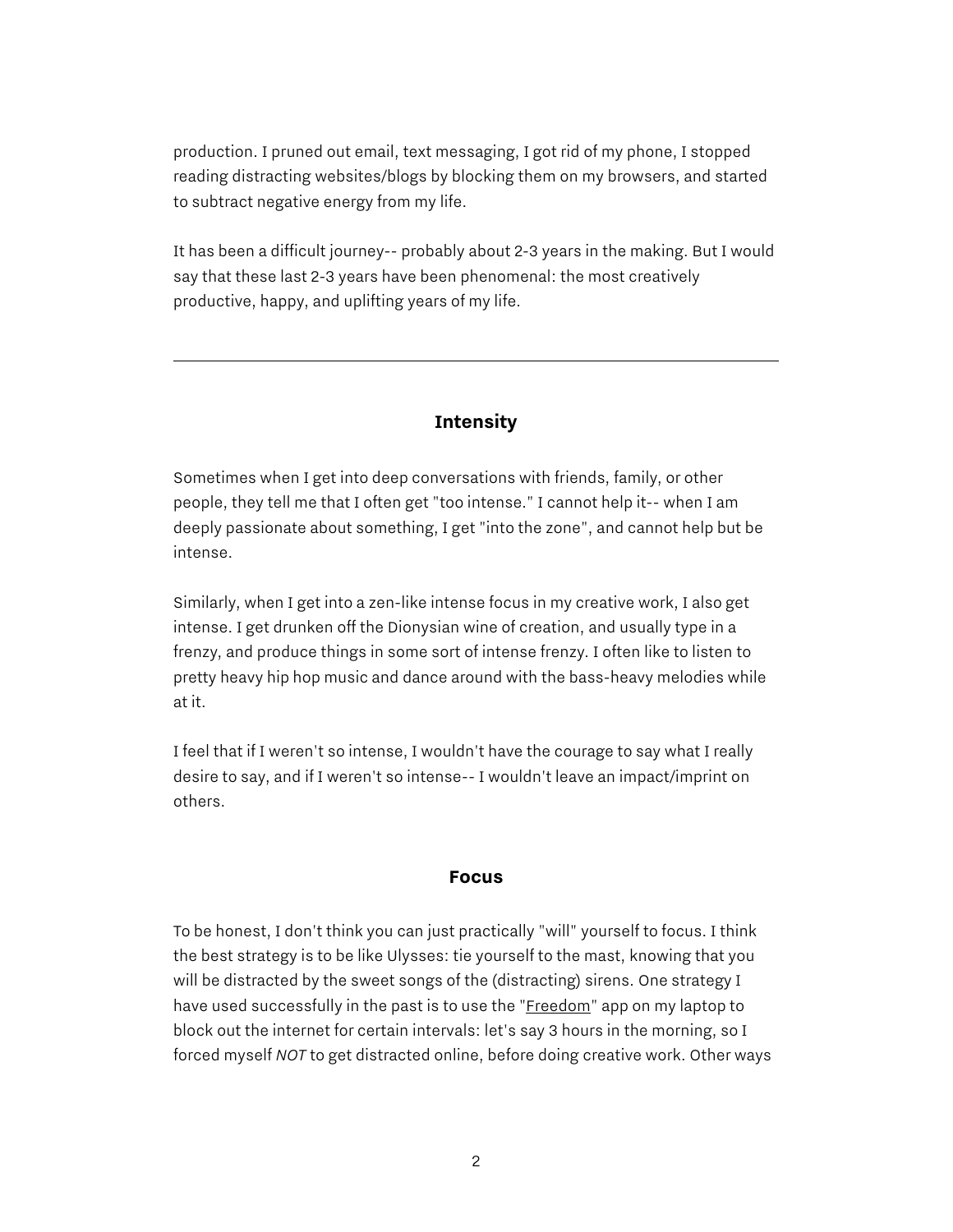you can prevent distracted is by making a hard-set rule: DON'T check your email first thing in the morning (this puts you into 'defensive' mode, not offensive/creative mode, which is more desirable).

When you wake up in the morning, that is when you are the most fresh, energized, and powerful. Why waste your creative power answering emails, checking social media, or the news? I suggest the following: take an icy cold shower (to ramp up your metabolism/mitochondrial-energy production), drink some very strong black coffee, and do your best creative work in the morning. You can use your mornings to write blog posts/essays, make photos, paint, write poetry, shoot video, edit video, make music, or edit your photography projects.

Or you can use your mornings to build up your business on the side (assuming you have a full-time job). Use the mornings to contact potential clients, work on your website/blog, write a free ebook to attract more followers/subscribers, or hash out some ideas for monetization, or start working on a rough business plan.

Why waste your most fruitful hours in the morning to others? Why not dedicate/devote that time to yourself?

## **Life hacks/Tools for intense focus**

Personal tools I use:

- 1. **IA WRITER**: The best writing app, period, for focusing. I use the 'focus mode' to write, and I use 'markdown' to format as I write. I have used IA WRITER successfully to write 20+ ebooks, and 3,000+ blog posts.
- 2. **iPad Pro 10.5 Inch**: If I get distracted opening and closing too many web browsers, or I get distracted from multi-tasking, the iPad has helped me be more productive by focusing on only one thing at a time.
- 3. **Music**: To get into a zen-focused/intense zone of creative working, I usually listen to the same 1 song or 1 album on repeat, over and over again. Albums I personally have loved: Kendrick Lamar's "DAMN" album, his new "Black Panther" album, JAY-Z's "4:44" album, Kanye West's "YEEZUS x Life of Pablo" album, Cyhi da Prynce "No Dope on Sundays", and Dr. Dre's "Compton".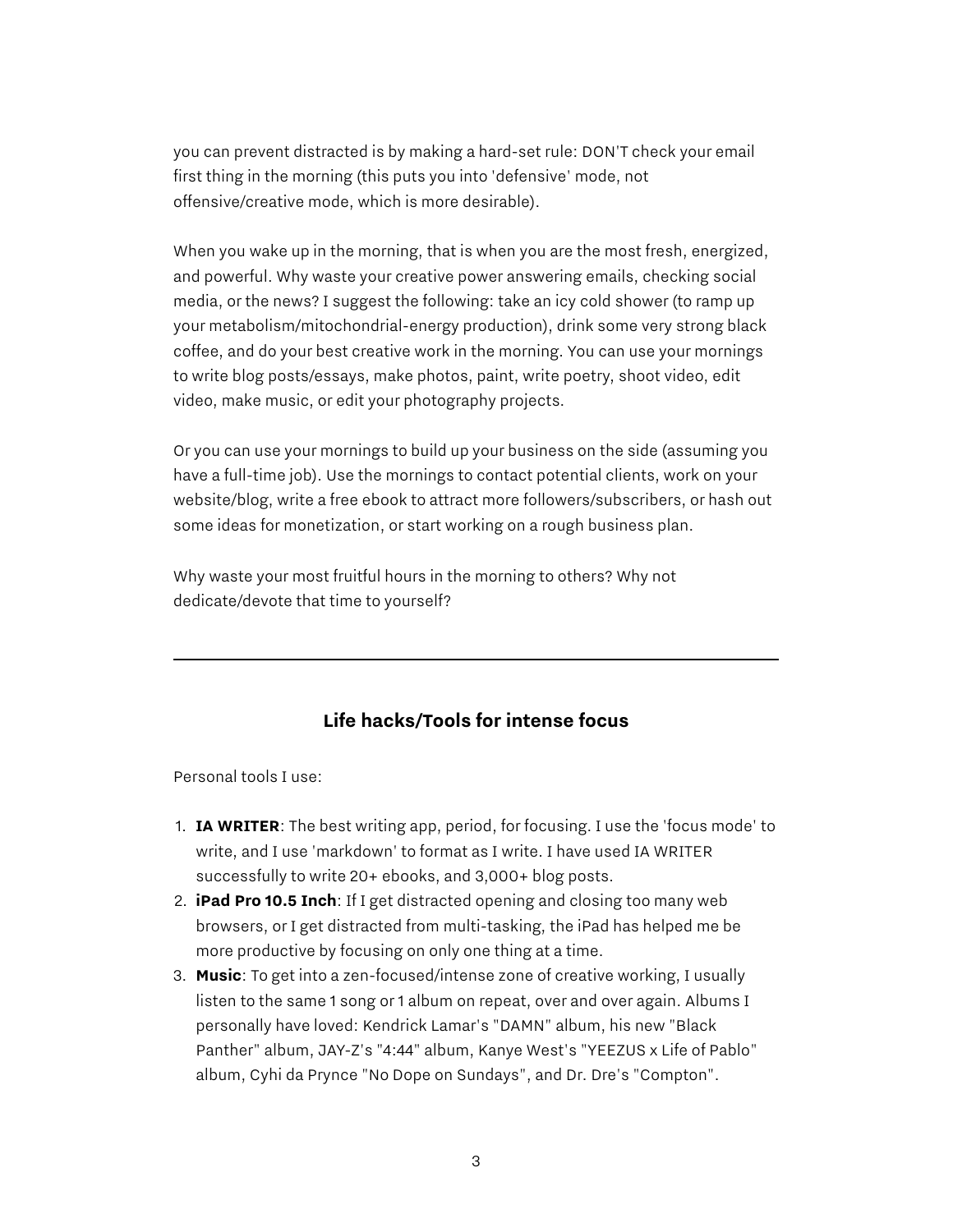- 4. **RICOH GR II x ERIC KIM NECK STRAP**: To stay focused on making photos, I just shoot with RICOH GR II (one camera, one lens, with the integrated 28mm lens). I just shoot high-contrast color positive film JPEG, and quickly select/edit my photos in Lightroom. This helps me prevent from getting too distracted by having too much gear.
- 5. **Working out**: Exercise is power for the mind. When I have access to a gym, I usually do heavy "1-rep max" powerlifting style deadlifts, squats, and dumbbell press. When on the road or I don't have access to a gym, I will do chin-ups at the park, "dive-bomber" pushups at home, or some yoga stretching while I'm reading books. Getting a blood-flow pump from working out and (short and intense) physical exercise helps me gain more creative energy, power, and focus for my work.
- 6. **Wearing the same all-black outfit everyday**: Less distraction on my daily wardrobe-- I wear the same all-black outfit everyday, so I have to expend less brainpower on choosing what to wear for the day. Now I just wear a black merino wool t-shirt, black merino wool leggings, black athletic shorts, and black NIKE Free Flyknit RN shoes.
- 7. **No breakfast or lunch**: I practice "intermittent fasting"-- only big meals in the evening (lots of meat, eggs, green leafy veggies/herbs, and no carbohydrates, sugars, or starch). By not eating breakfast or lunch (I just drink black coffee/water/green tea during the day), I don't get the infamous "food coma" during the day, which helps me be more intense and focused on my work. And in the evenings, I relax, read books, walk around the town, chat with Cindy, and have leisurely dinners with her-- and will usually cook a 6-10 "egg snack" in the evenings. Essentially I follow a mostly "ketogenic" diet.
- 8. **No phone**: This is probably the best "life hack"-- not owning a smartphone. I got rid of my phone around a year ago, and it has probably been the best thing ever. Now, I have been insanely more focused and productive, because I'm less distracted. And no more worrying about upgrading to the next new new smartphone. I use all that extra brainpower to once again, focus on my creative work.
- 9. **Don't read blogs/websites, read great books from the past**: I have stopped reading blogs/websites, and instead have been reading a lot of great literature from the past. The last several months I have read Homer's Iliad and Oddysey, a few plays by Euripedes, all of Nietzsche's work, the works of Fernandinho Galiani (I recommend "On Money", but I had to Google translate his Italian), and started to read Immanuel Kant's "Critique of Practical Reason". Reading great literature/philosophy from the past will give you better, richer, and more intense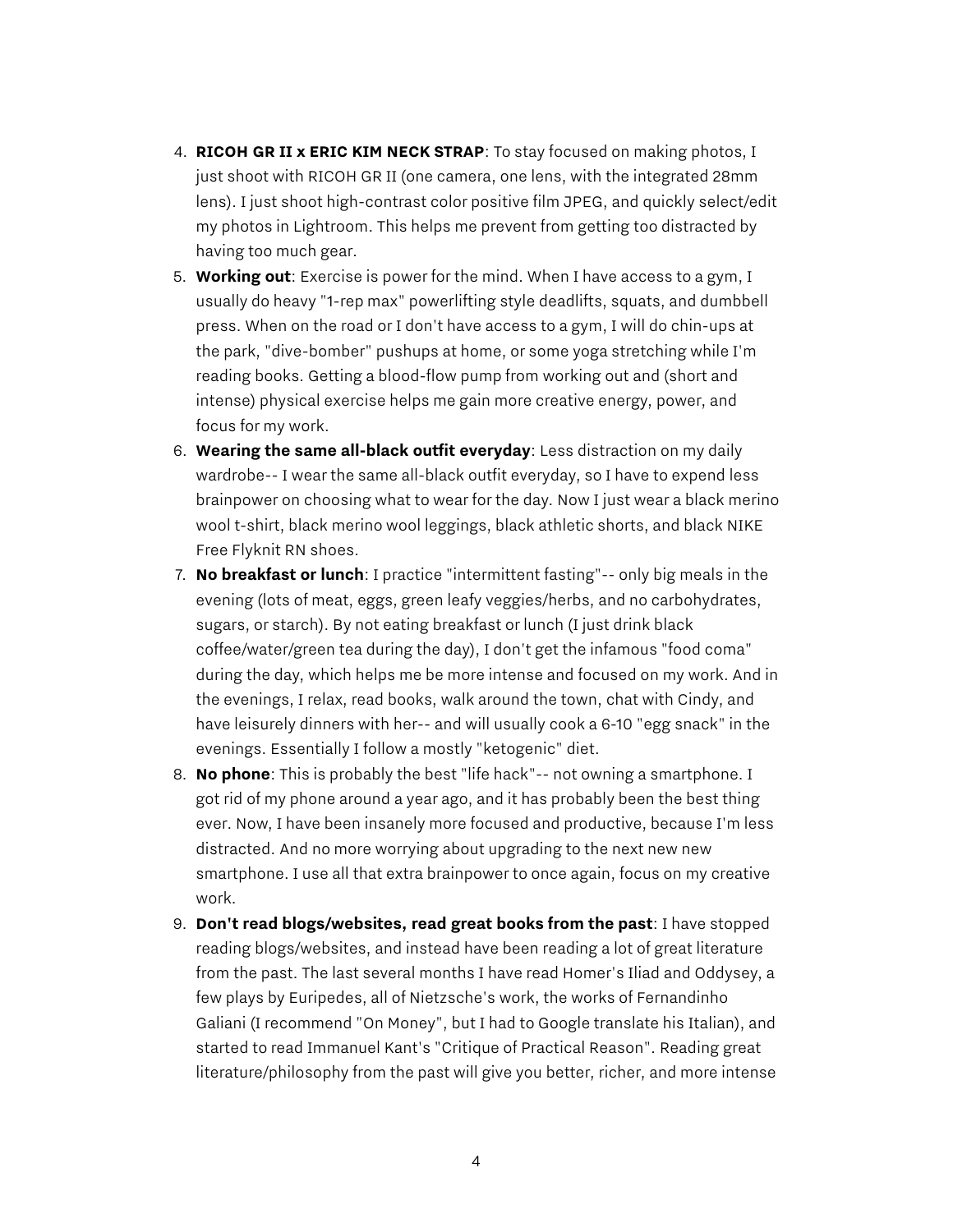ideas-- that will augment your mind, and give birth to new creative ideas that you can use to aid your business, entrepreneurial pursuits, and life.

10. **Don't use social media**: Don't use Facebook/Instagram/Snapchat/Twitter to have intense focus. Most of the stuff you see on social media nowadays is either political nonsense, toxic cultural negativity, or advertisements. You know who your real friends are-- just keep in touch with them via phone calls, Google Hangouts, or FaceTime.

#### **Cut out one distraction, everyday**

To be frank, I think the extreme measure of complete 100% abstinence is easier than "moderation". Moderation is not objective. For example, if you want to lose body fat, it is hard to say that I will only "moderately eat sugar"-- what does that even mean? 1 teaspoons of sugar a day, 5 teaspoons of sugar a day, 50 teaspoons of sugar a day? It is easier to cut out sugar all together (including fructose).

Thus I encourage you to completely cut out one distraction everyday, if your goal is to intensely focus on what is really meaningful and important in your life.

When I had my phone, a daily practice I had was to **uninstall one app from my phone everyday**. Eventually I got to the point where I literally had no apps left on my phone, and I just ended up getting rid of my phone (ultimate zen). I found that most apps that I thought I needed, I really didn't. And of course, if you end up uninstalling an app you really need, you can always reinstall it.

And when I encourage you to intensely focus-- remember, the decision is up to you. I have just found that intense focus has been beneficial to me in my photography life, entrepreneurial life, and personal-philosophical life. It works for me, it might not work for you.

So just experiment with yourself. Create your own lifestyle that accords with you.

But realize if you want to create something truly great, you must be intensely passionate about it, and you must be able to focus and carve out immense chunks of time to dedicate/devote yourself to that creative project.